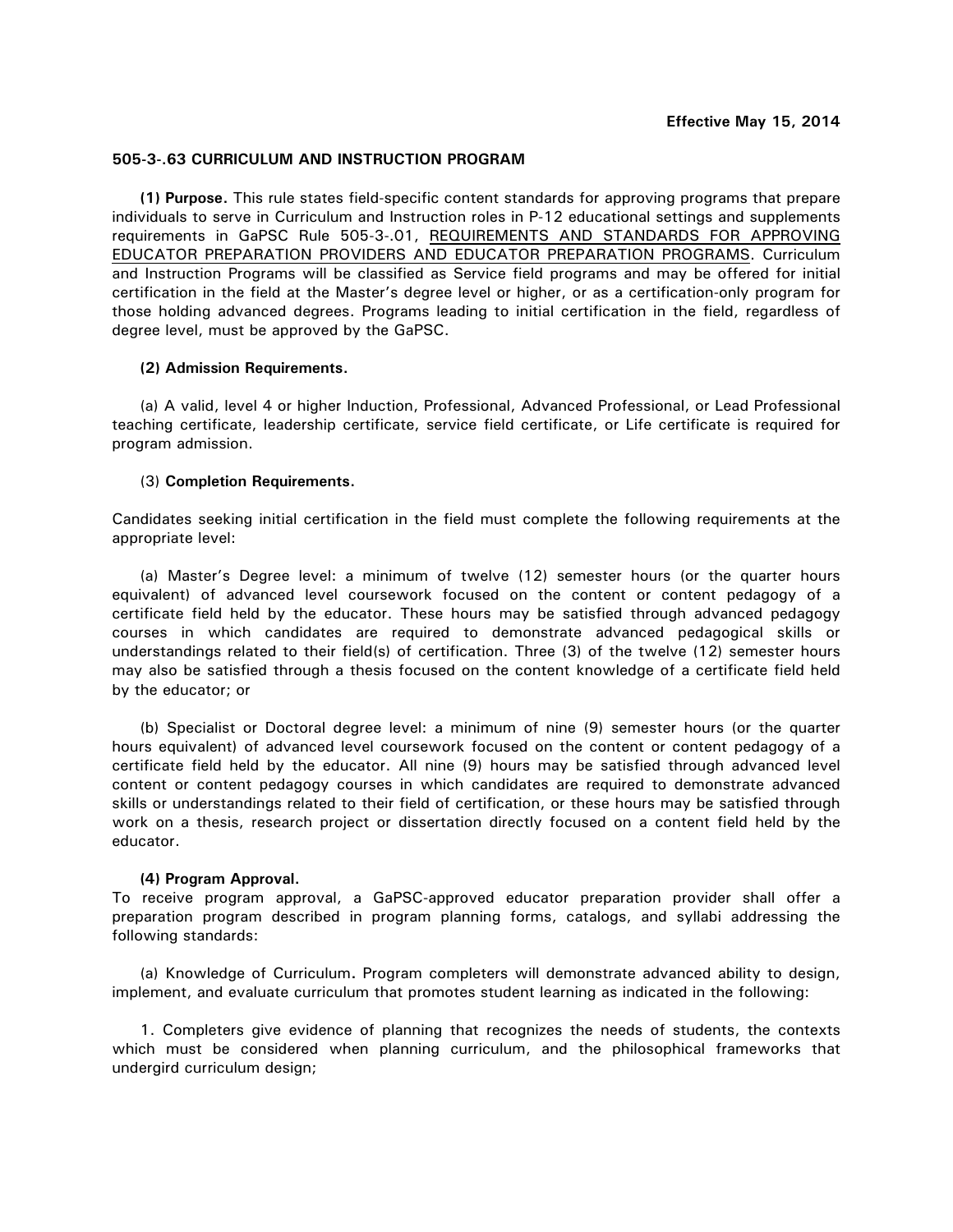2. Completers provide evidence of the ability to align curriculum across local, state, and national standards within and across subject areas;

 3. Completers provide evidence of knowledge of resources, including technology, to support best teaching practices; and

 4. Completers exhibit the ability to evaluate curriculum by using performance data and student work to determine student understanding and to refine curriculum.

 (b) Knowledge of Instruction. Program completers will demonstrate advanced ability to plan, implement, and evaluate instruction to facilitate student learning as indicated in the following:

 1. Completers demonstrate the ability to design and modify environments that promote learning and are based on best practices and student performance data;

 2. Completers exhibit the ability to differentiate instruction through use of best practices, student performance data, appropriate resources, and culturally responsive pedagogy; and

 3. Completers give evidence of the ability to evaluate and modify instruction based on a variety of data, educational research, and continuous self-assessment.

 (c) Knowledge of Content. Program completers will demonstrate advanced depth and breadth of knowledge and skills in their academic discipline and pedagogy as indicated in the following:

 1. Completers exhibit the ability to apply current research and data as they demonstrate content knowledge and identify appropriate resources to promote student success; and

 2. Completers exhibit sufficient pedagogical content knowledge to plan, implement, and assess the important ideas and organizational structure of the domains represented in their content body of knowledge to benefit each student.

 (d) Knowledge of Students**.** Program completers will demonstrate advanced knowledge of the student as influenced by cognitive, physical, emotional, social, cultural, environmental, and economic factors as indicated in the following:

 1. Completers demonstrate knowledge of major learning and developmental theories and how they explain student learning;

2. Completers exhibit the ability to meet the diverse needs of students; and

 3. Completers provide evidence of an understanding of the cultural and linguistic contexts of learning.

 (e) Knowledge of Research. Program completers will demonstrate the ability to use research to promote student learning and to contribute to the teaching profession as indicated in the following:

 1. Completers give evidence of the ability to apply theoretical insights and research findings to curriculum, instruction, and assessment in P-12 systems to improve student learning, classroom processes, and /or institutional practices; and